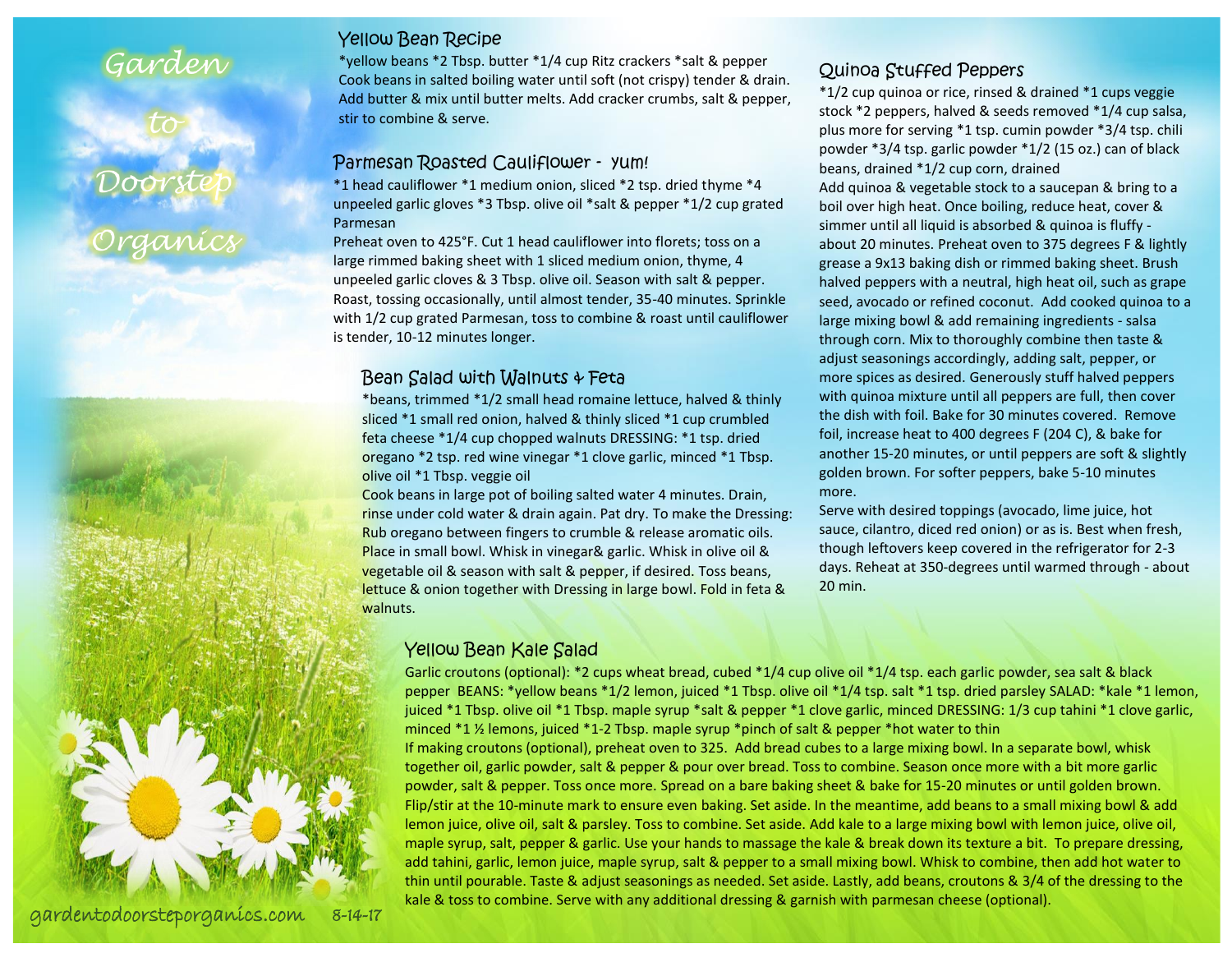

## Referral Extravaganza

We are kicking off a super fun and exciting new promotion. Word of mouth and referrals are extremely important to our success at GTDO. We appreciate all the great things that you have said about us and all the people that you have referred already. Our new "Referral Extravaganza" is the biggest promotion that we have ever done.

### For every subscription referral that you get us we will give you your next box for **Free**.

# **THAT IS RIGHT COMPLETELY FREE.**

Your name will also be put in a drawing. We are going to have a celebration every time we hit 50 new subscriptions. When we hit these levels we are going to have a party. The most exciting part of the celebration for you will be the fabulous drawings we will have. Free boxes will be given away and even subscriptions!! Every 50 subscriptions another party!

Thank you again for everything that you have done and let's have some fun!!!